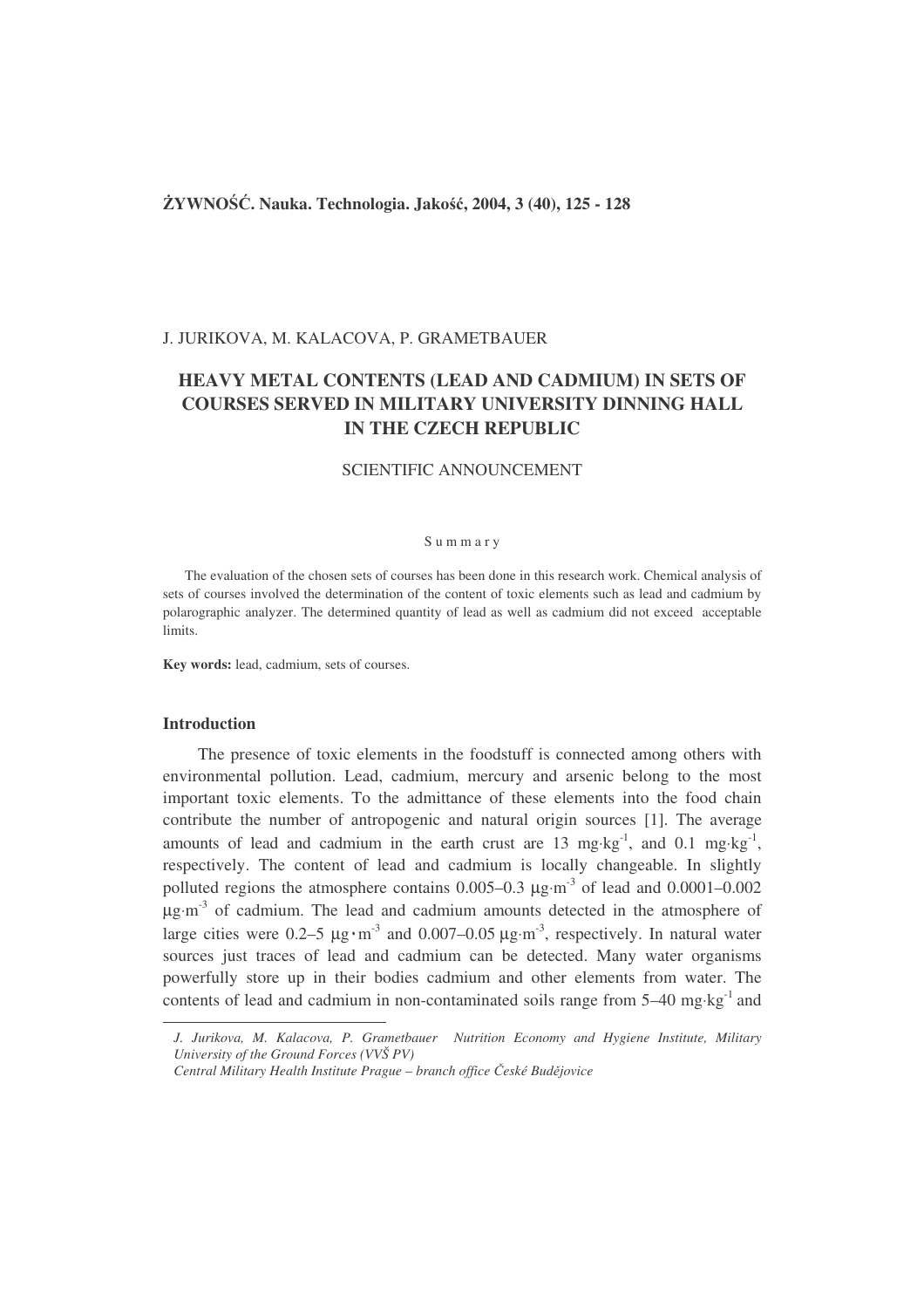from  $0.2-1$  mg⋅kg<sup>-1</sup> of the dry matter, respectively. The figures can be essentially higher in contaminated areas. From a point of toxic elements appearance into the food chain is not important only their content in the soil, but also the accessability for the plants [6].

Toxic elements quantity in the food is the important indicator of hygienetoxicologic quality (Appendix No. 3 to ordinance No. 110/1997 Sb.). The quantity of lead and cadmium in plant origin food is dependent on the quantity of these elements in the soil. Their high concentration can be found in: spinach, lettuce, carrot, mushrooms (also high concentration of mercury) [4] and oil seeds. High concentration can be found in grapes, too. In animal origin food the high concentration of the lead can be found in intestines, and especially in kidneys. Meat, eggs, milk and milk products contain just traces of lead and cadmium. Tolerated daily dose for 70 kg man is 500  $\mu$ g of lead and 67–83  $\mu$ g of cadmium [6].

## **Material and methods**

The evaluation of the 13 chosen sets of courses has been done in this research work. Sets of courses have been taken from VVŠ PV dinning room.

The tested sets of courses:

- 1. Roasted pork, dumpling, sauerkraut.
- 2. Boiled beef, boiled potatoes, mixed vegetables.
- 3. Meat balls, potato purée, cucumber.
- 4. Roasted pork, potato salad, tomato.
- 5. Mince, boiled potatoes, sauerkraut.
- 6. Beef goulash, pasta, plum compot.
- 7. Roasted chicken, rice, cucumber salad.
- 8. Roasted cheese, French fries, tartar sauce.
- 9. Roasted cauliflower, French fries, tartar sauce.
- 10. Soya meat\*, rice, piquant sauce.
- 11. Pancakes with strawberry jam.
- 12. Yeast plum dumplings with poppy seeds and sugar.
- 13. Buns with hot vanilla cream.

Four samples have been taken from every set of courses, and all the chemical analyses have been four times repeated. The result has been presented as an arithmetic mean. Sets of courses have been devided (if possible) into the components for their weight determination. Then the components have been mixed and desiccated to the

<sup>\*</sup> Term "soya meat" not allowed be used by ordinance No 329/1997 Collection of Laws (podle vyhlášky č. 329/1997 Sb. [5]) and its substitute term "soya product" – here is old title, that is used on menu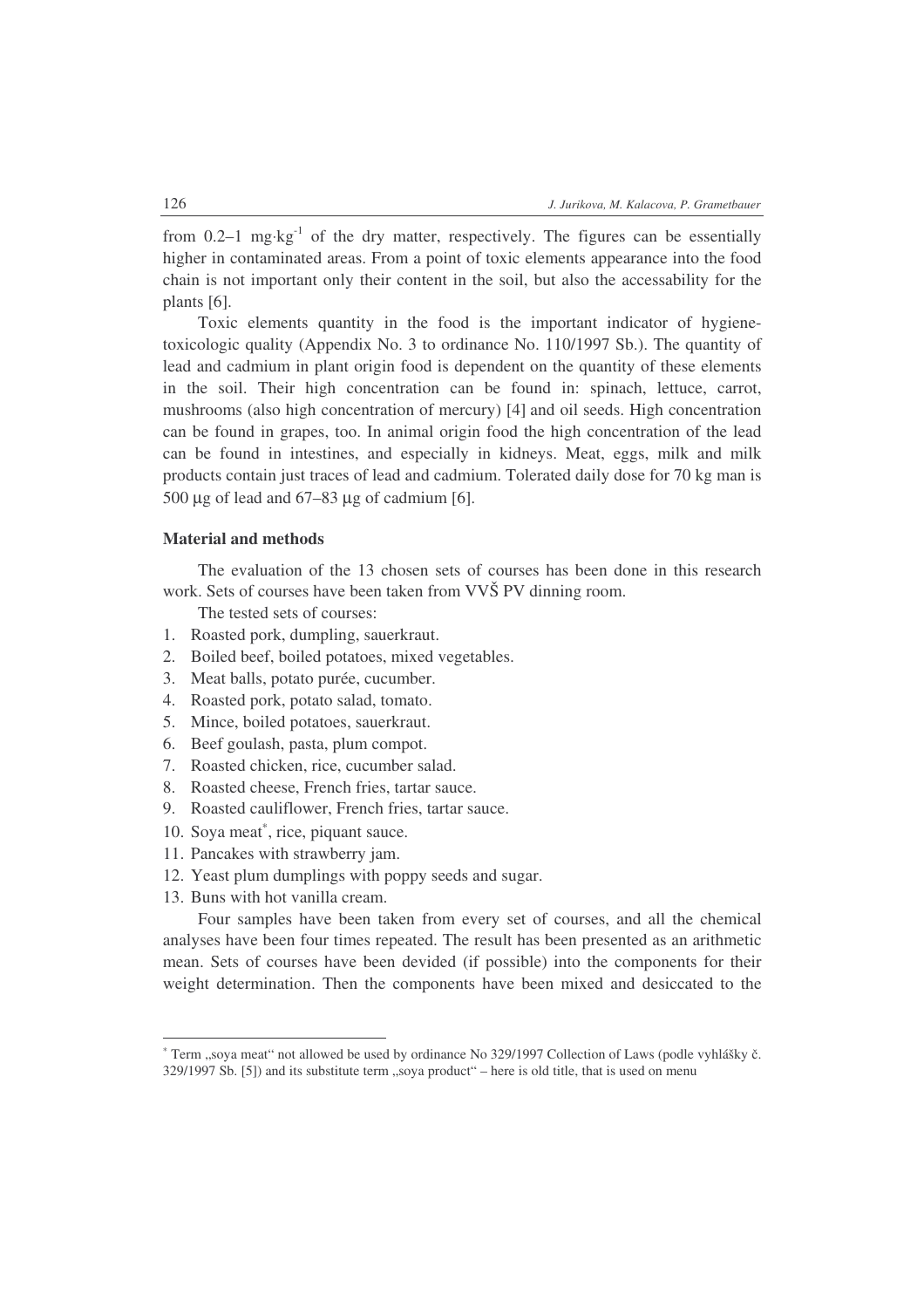constant weight. The dry matter was mineralized in Apion apparatus and later the concentration of the lead and cadmium has been determined by polarographic analyzer.

## **The results and discussion**

The results of chemical analysis of the sets of courses are shown in the Tab. 1.

Table 1

| Set of courses                                  | Weight | Content of toxical elements |           |
|-------------------------------------------------|--------|-----------------------------|-----------|
|                                                 | [g]    | $Pb$ [µg]                   | $Cd$ [µg] |
| Roasted pork, dumpling, sauerkraut              | 507.3  | 15.2                        | 9.1       |
| Boiled beef, boiled potatoes, mixed vegetables  | 554.3  | 10.4                        | 9.4       |
| Meat balls, potato purée, cucumber              | 485.3  | 31.6                        | 7.0       |
| Roasted pork, potato salad, tomato              | 523.4  | 40.0                        | 10.0      |
| Mince, boiled potatoes, sauerkraut              | 658.9  | 14.8                        | 8.1       |
| Beef goulash, pasta, plum compot                | 447.3  | 31.1                        | 8.7       |
| Roasted chicken, rice, cucumber salad           | 644.7  | 7.2                         | 5.8       |
| Roasted cheese, French fries, tartar sauce      | 384.4  | 22.6                        | 11.3      |
| Roasted cauliflower, French fries, tartar sauce | 382.9  | 56.5                        | 2.8       |
| Soya meat*, rice, piquant sauce                 | 533.7  | 12.8                        | 10.8      |
| Pancakes with strawberry jam                    | 406.2  | 41.8                        | 5.0       |
| Yeast plum dumplings with poppy seeds and sugar | 556.6  | 7.3                         | 14.6      |
| Buns with hot vanilla cream                     | 424.6  | 26.0                        | 10.4      |

The mean contents of lead and cadmium in soldiers sets of meals.

The highest content of lead has been estimated in the set of courses: Roasted cauliflower, French fries, tartar sauce. The lunch should cover about 35% of recommended daily doses of all nutrition values [3]. Second course without soup has been examined, what is about 30% of the daily dose [2]. It means, that the second course should not contain more than 30% of toxic elements daily limit. Contents of lead and cadmium have been in all the samples under the limit. It is possible to claim, that sets of courses served in VVŠ PV dinning room are from the point of the contents of toxic elements – lead and cadmium – safety.

#### **Conclusion**

It has been determined by chemical analysis, that contents of lead and cadmium in 13 sets of courses did not exceed acceptable limits.